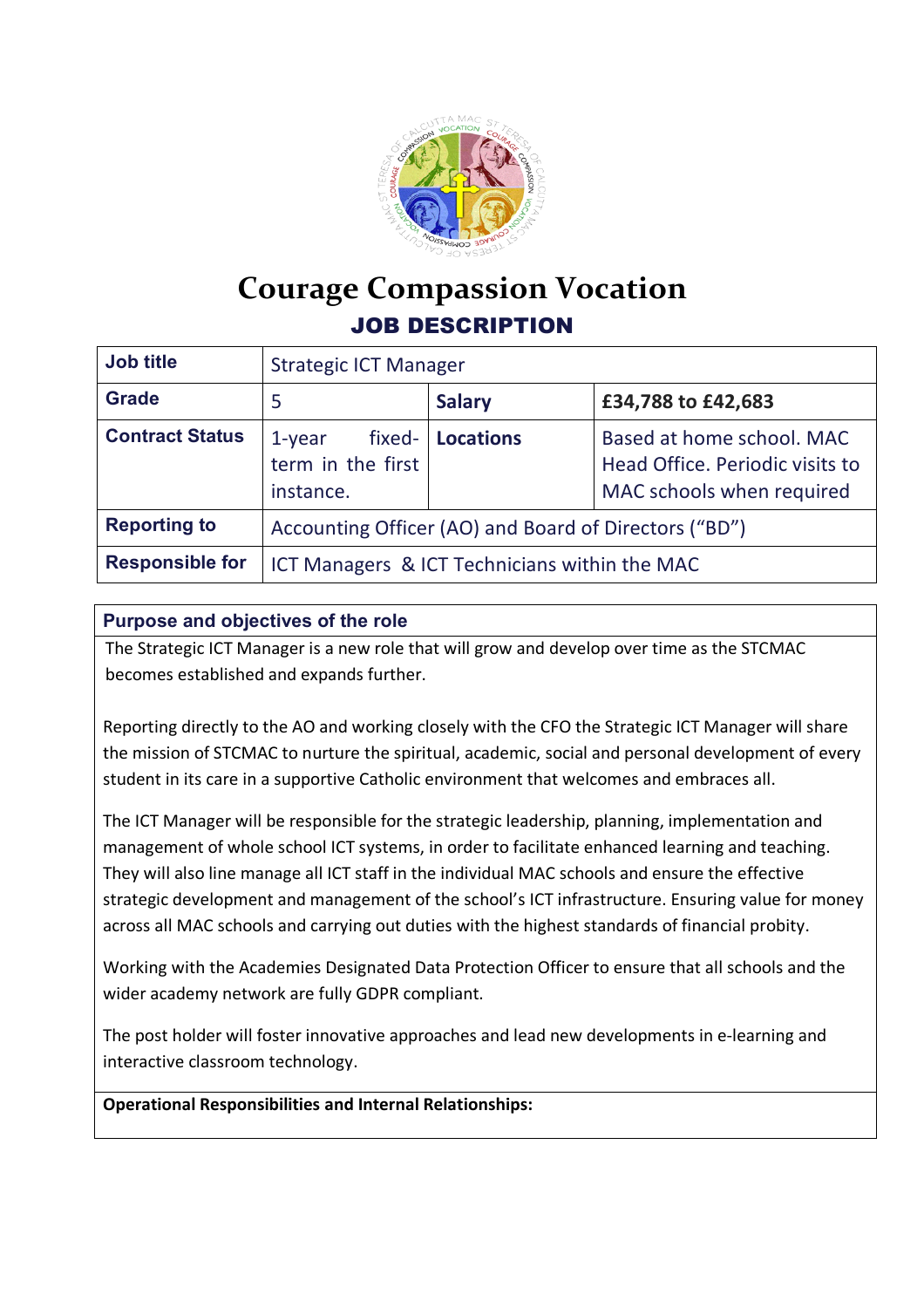|              | To oversee the strategic planning and implementation of the MAC ICT strategy<br>$\bullet$<br>with an emphasis on improving the use of ICT in internal systems and practices<br>ensuring value for money. |
|--------------|----------------------------------------------------------------------------------------------------------------------------------------------------------------------------------------------------------|
|              | To work closely with the AO and BD in order to develop ICT strategies in line with<br>$\bullet$                                                                                                          |
|              | the MAC Improvement Plan and national initiatives.                                                                                                                                                       |
|              | To audit the ICT provision across the MAC schools to ensure best value.                                                                                                                                  |
|              | To ensure optimum performance and continuity of service for all ICT facilities,<br>$\bullet$<br>both for curriculum and management use.                                                                  |
|              |                                                                                                                                                                                                          |
|              | To plan and develop the MAC ICT Improvement and Action Plan.<br>$\bullet$                                                                                                                                |
|              | To define the vision for all future ICT developments and prioritise projects<br>$\bullet$<br>accordingly.                                                                                                |
|              | Prepare medium and long term ICT Strategic Plan that includes maintenance of<br>existing resources and provision for development of leading edge technology,<br>management and learning.                 |
|              | To direct and manage ICT development functions ensuring that system structures<br>$\bullet$<br>and processes are in place.                                                                               |
|              | To be responsible for ICT procurement, tendering, supplier management,<br>$\bullet$                                                                                                                      |
|              | software licensing and contract management ensuring value for money.                                                                                                                                     |
|              | Ensure compliance with Audit requirements relating to data security, software<br>$\bullet$                                                                                                               |
|              | licences and permissions, asset inventories and enforcement of e-safety<br>procedures.                                                                                                                   |
|              | To source, install and maintain a wide range of software packages to meet the<br>$\bullet$                                                                                                               |
|              | needs of the curriculum and management use.                                                                                                                                                              |
|              | To manage all ICT finance budgets including Devolved Formula Capital ensuring<br>$\bullet$                                                                                                               |
|              | value for money.                                                                                                                                                                                         |
|              | Maintain and review ICT contracts under Best Value Policy and with due regard to<br>sustainability.                                                                                                      |
|              | Oversee the work of external ICT contractors, liaising with individual school staff.<br>$\bullet$                                                                                                        |
|              | Liaise with ICT providers to ensure continuity of service and pilot leading edge<br>$\bullet$<br>technologies.                                                                                           |
|              | Participate in relevant ICT forums to represent MAC interests and develop policy<br>$\bullet$<br>and provision.                                                                                          |
|              | To provide leadership and management for a designated team of Support Staff.<br>$\bullet$                                                                                                                |
|              | Conduct Performance Management of designated staff in accordance with the                                                                                                                                |
|              | $\bullet$<br>MAC Performance Management Policy and Guidelines.                                                                                                                                           |
|              | To ensure consistent high standards are met in the ICT Support Area.<br>$\bullet$                                                                                                                        |
|              |                                                                                                                                                                                                          |
|              | To implement revised working practices to deliver agreed standards and<br>٠<br>objectives ensuring best value.                                                                                           |
| <b>Other</b> |                                                                                                                                                                                                          |